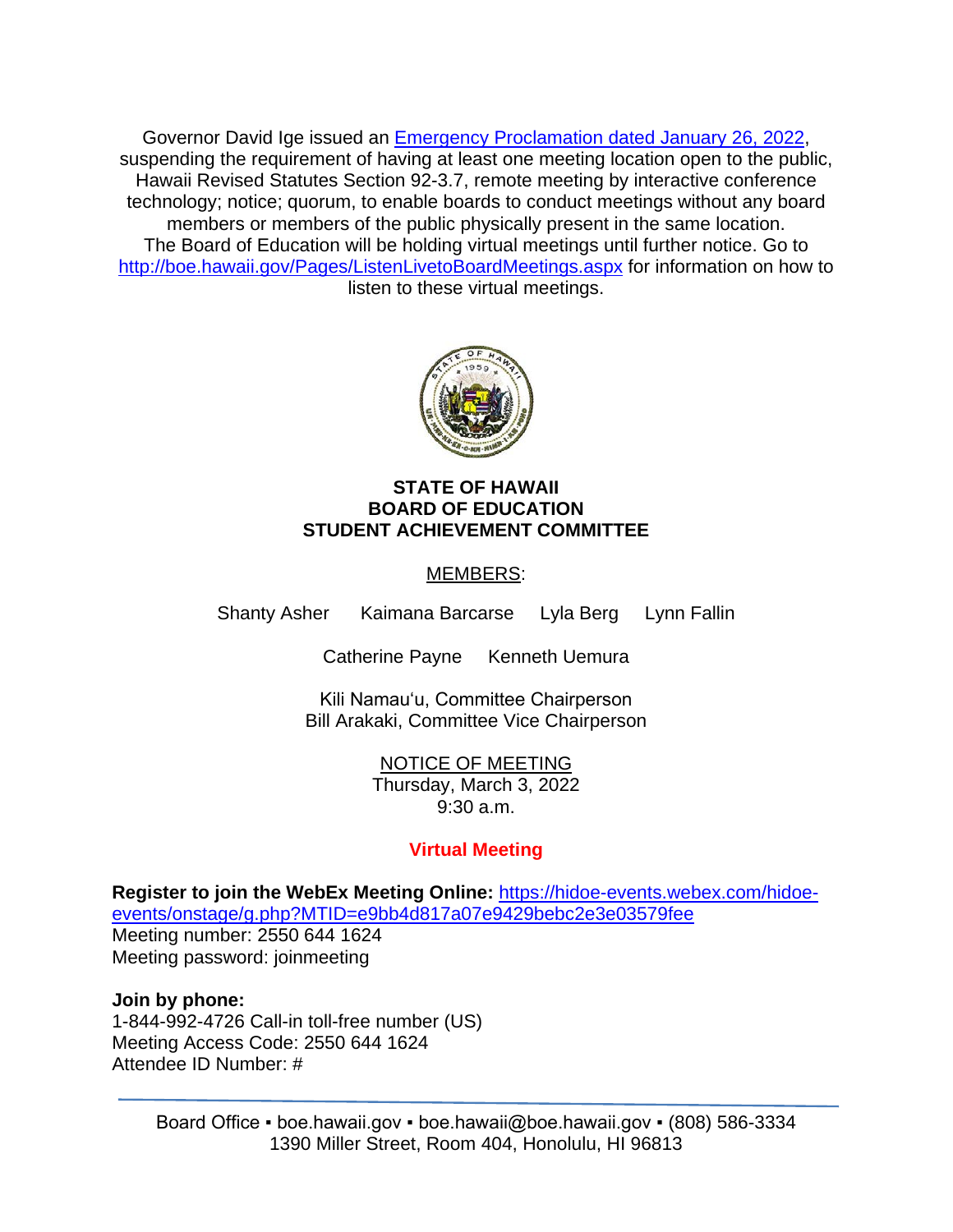## AGENDA

## **I. Call to Order**

#### **II. Approval of Meeting Minutes of December 16, 2021 Student Achievement and Finance and Infrastructure Joint Committee meeting**

#### **III. Recommendation for Action**

*NOTE: Testimony relevant to each agenda item will be taken before the Board considers the item.*

- **A.** Committee Action on distance and hybrid learning issue to proceed with policy development in accordance with Board Policy 400-2, entitled Policies and Policy-Setting
- **B.** Committee Action on fine arts standards for elementary and secondary grade levels
- **C.** Committee Action on world language standards for elementary and secondary grade levels

#### **IV. Late Public Testimony on Board Agenda Items**

*NOTE: Anyone who missed the opportunity to testify before the relevant agenda item will be allowed to testify at the end of the meeting.*

## **V. Adjournment**

Written testimony may be submitted on any agenda item and is strongly encouraged as the primary means of submitting testimony. Further instructions on submitting written testimony is posted here: Anyone wishing to testify orally must sign up in advance using the form posted here: [http://boe.hawaii.gov/Pages/Submit-testimony.aspx.](http://boe.hawaii.gov/Pages/Submit-testimony.aspx) Please note that you will need to register and log in to Webex to testify orally. Testimony over the phone will not be accepted at this time. Each individual is allotted four (4) minutes, or an amount of time otherwise designated by the Chairperson, to provide oral testimony to the Board. In accordance with Hawaii's Sunshine Law (Hawaii Revised Statutes, Chapter 92), testimony should be related to an item that is on the agenda.

Meeting material is available online at [boe.hawaii.gov.](http://boe.hawaii.gov/Pages/Welcome.aspx)

Audio of this meeting and the presentation screen used in the meeting will be broadcast live. Contact the Board Office for information on how to access this broadcast.